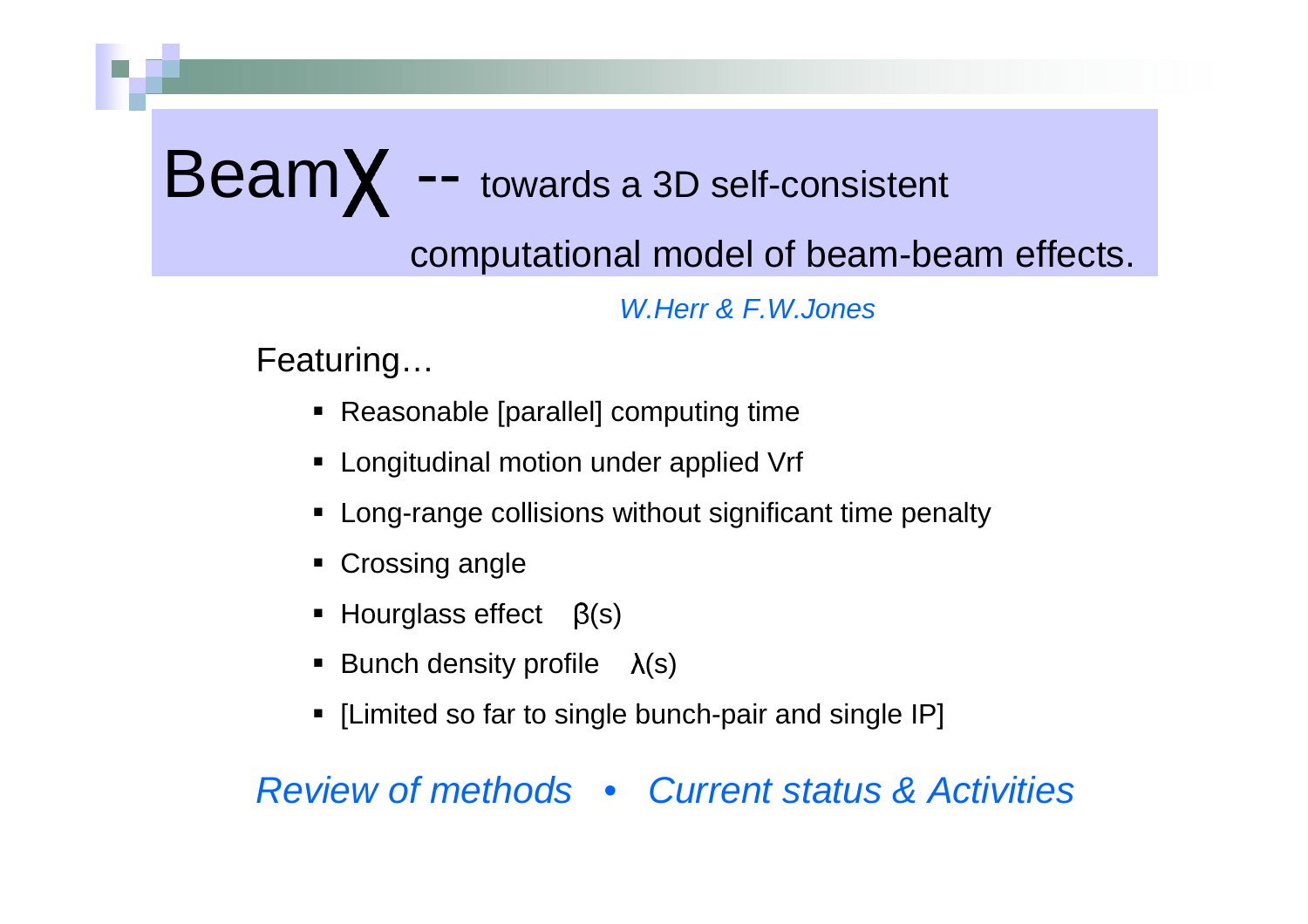## **Ingredients**

- - Basic 2D
	- $\Box$ Macroparticle ensembles  $\sim$ 10<sup>5</sup> per beam
	- $\Box$ 2D field solver -- hybrid FMM (grid-multipole solver)
	- □ One-turn map of transverse coordinates -- "kick-rotate" model
- - Add Longitudinal
	- $\Box$ Map (symplectic integrator) representing RF cavity
	- □ Bunch-slicing ~10 bins in rf phase
	- □ Loop over slice-to-slice [2D] collisions
	- □ Synchro-beam mapping (drift fore and aft of the IP) --Hirata et al.
	- $\Box$ Crossing angle (Lorentz transformation to head-on frame)

#### -Add Parallel

- $\Box$ MPI (Message Passing Interface) toolkit
- □ Distribution of tasks to processors in Master-Slave configuration
- $\Box$ Data-flow architecture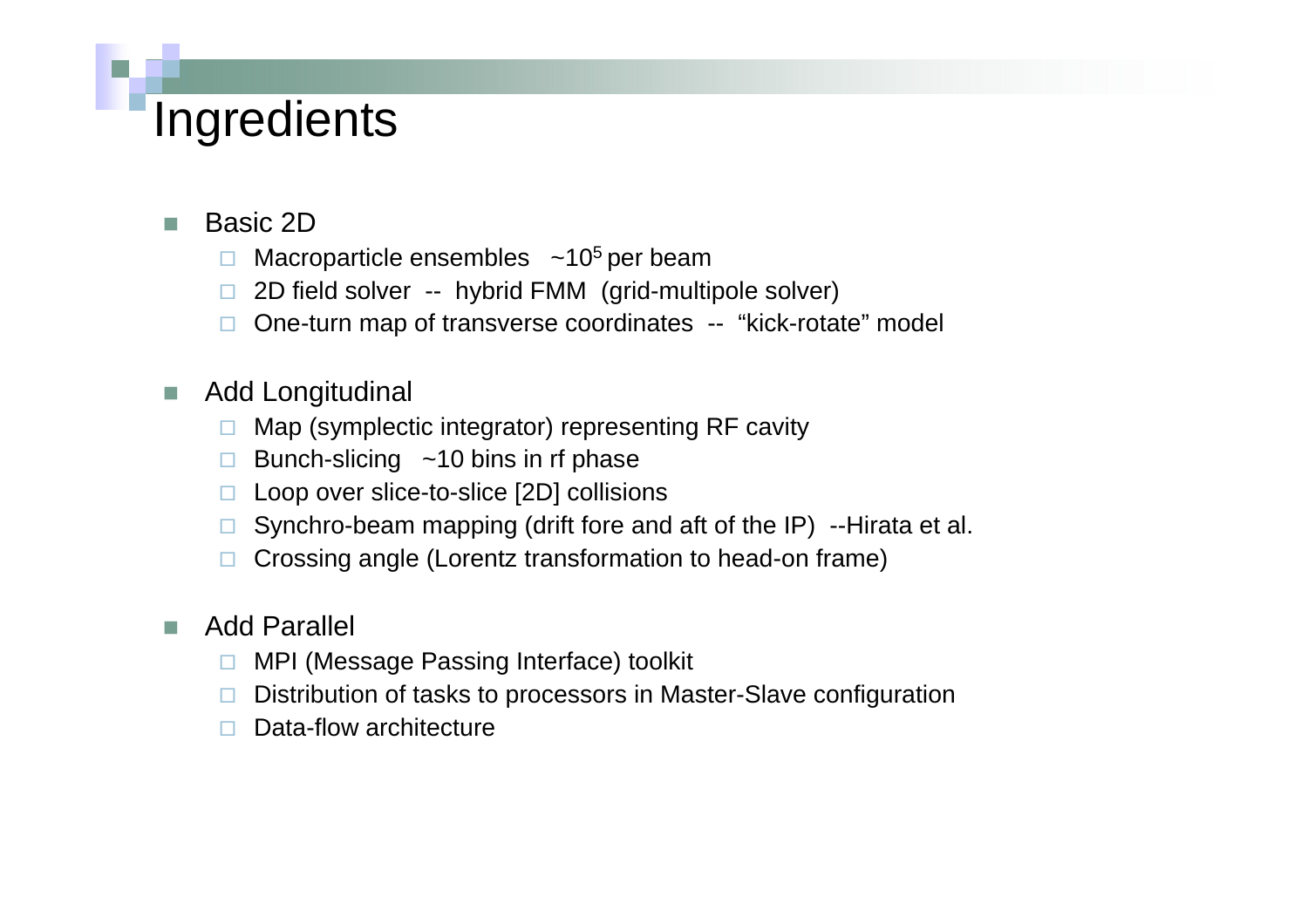### Characteristics of transverse field solver

- $\blacksquare$  FMM:
	- □ Adaptive quad-tree algorithm handles virtually any shape and size of distribution (including a mix of distance scales)
	- □ Known error bounds and settable accuracy
	- $\Box$  O(Np) complexity
	- $\Box$  Gives potential and fields parameterized over entire solution region (for space charge, allows computation of image forces for any shape vacuum chamber)

#### -Hybrid FMM:

- $\Box$ Discrete charges (Np)  $\rightarrow$  Gridded charges (Ng)  $\rightarrow$  FMM fieldsolve at grid-charge locations  $\rightarrow$  Force interpolation
- $\Box$ O(Ng) -- competes with FFT-based methods: O(Ng log Ng)
- $\Box$  Empty cells removed from computation – no penalty for separated beams!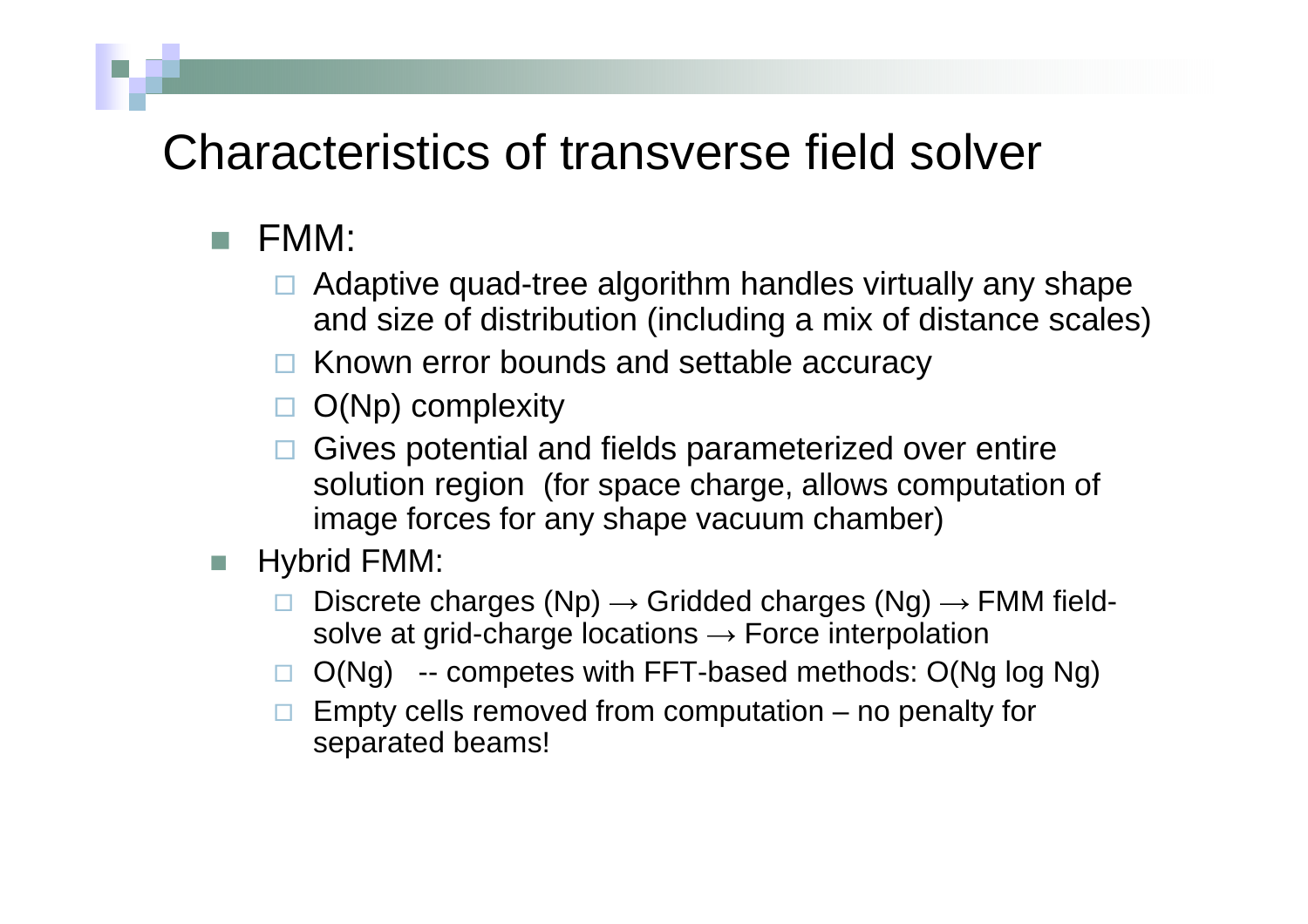#### FMM Quad-Tree Adaptive Subdivision



Figure 2.8<br>The hierarchy of meshes partitioning the computational cell.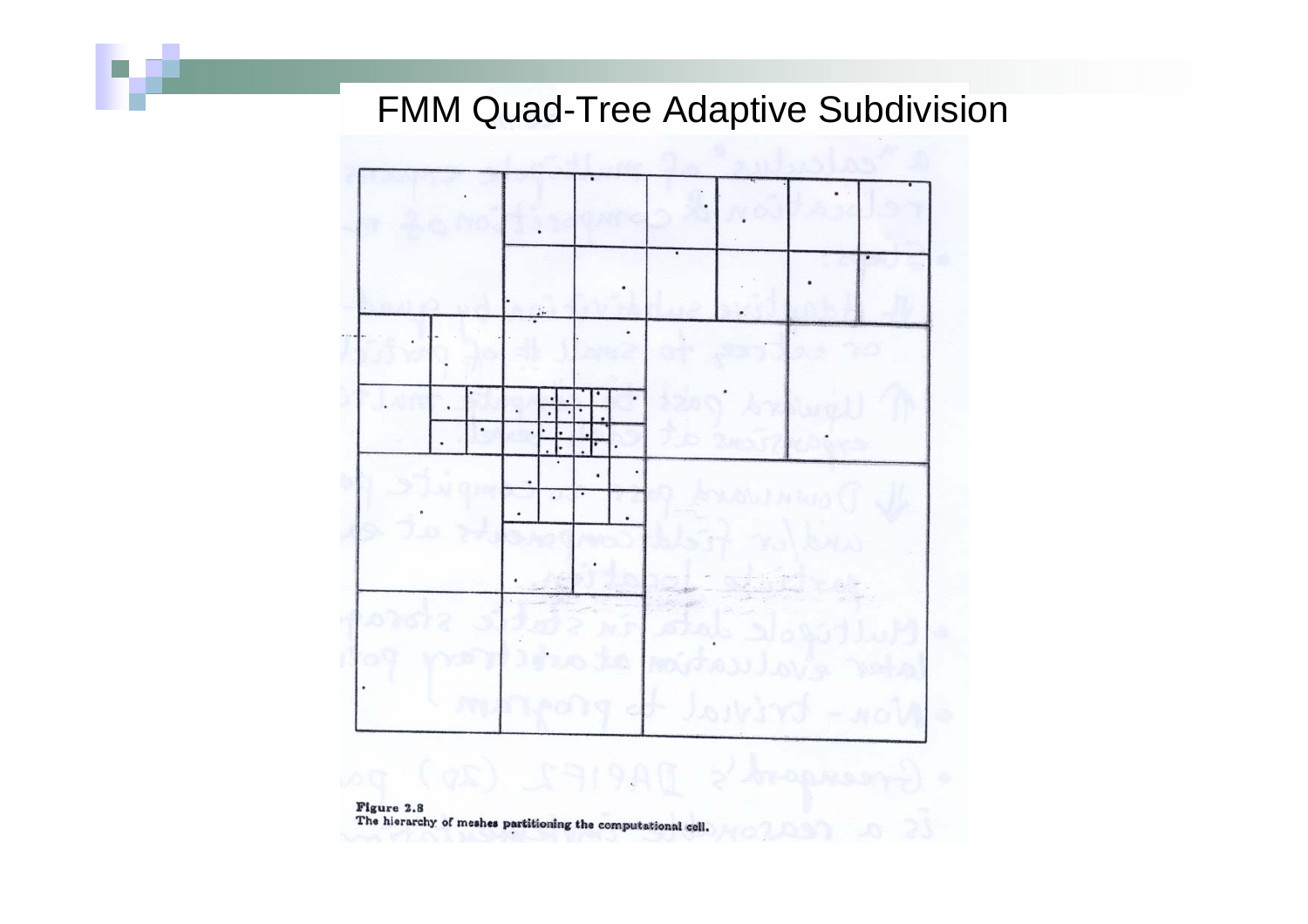#### H-FMM vs FFT for separated beams

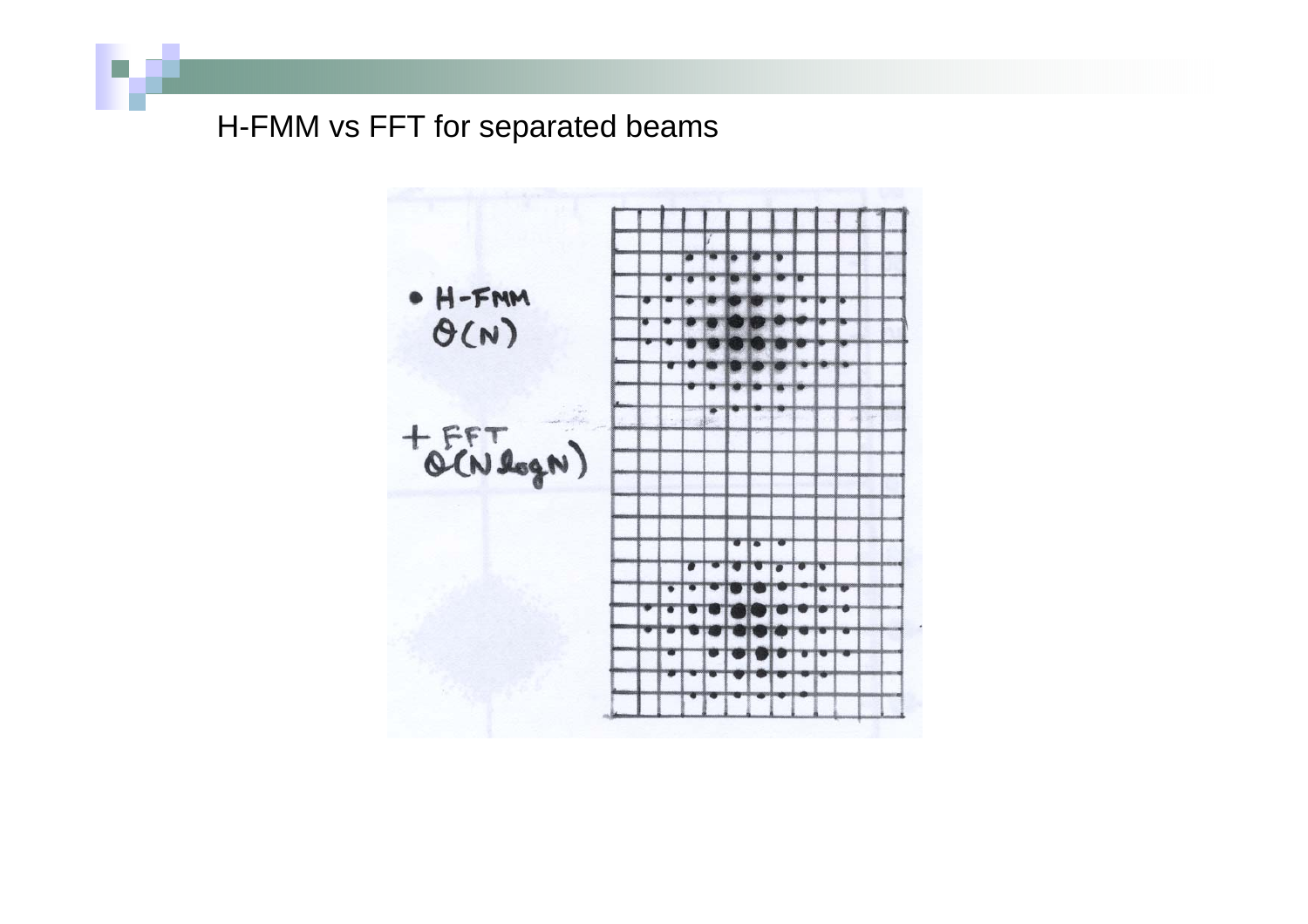- The preprocessor uses a grid with PIC-style charge assignment
	- **□ Not for "discretisation" of field equations but** rather for:
		- Speed (charge reduction) O(Np) < O(Ng log Ng)
		- For smoothing and elimination of close encounters
	- $\Box$  Grid may be tailored to the distribution not constrained by regularity/aspect ratio requirements.
	- **□ Grid is optional and need not cover entire** beam:
		- All-purpose preprocessor handles gridded & discrete charges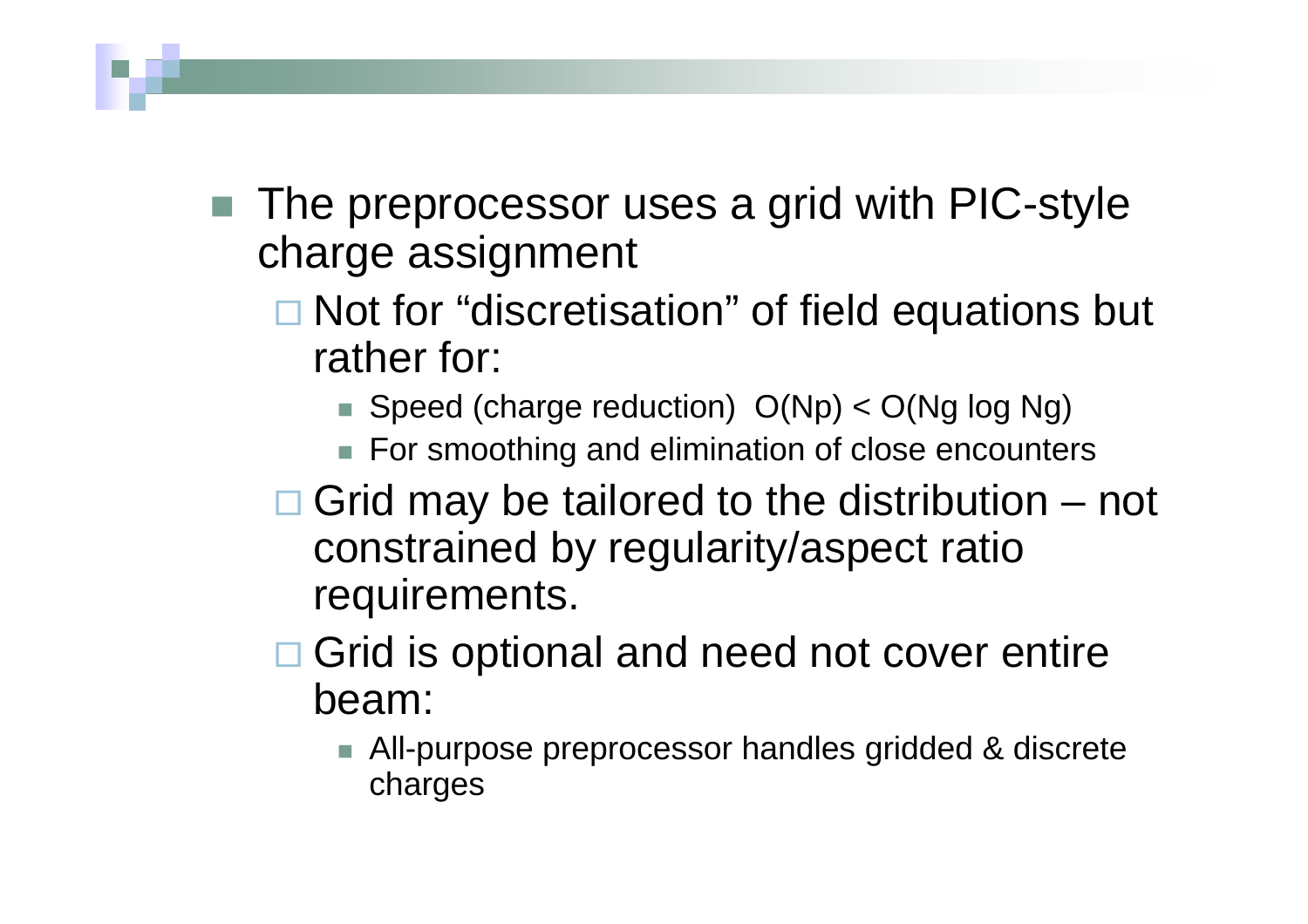## Seeking Parallelism

- First-level parallelism
	- $\square$  For beams with N<sub>s</sub> slices, from 1  $\rightarrow$  N<sub>s</sub>  $\rightarrow$  1 slice-pairs overlap as beams cross each other.
	- □ Slice-pair interactions can be done on different processors
	- $\square$  Computation time reduced by factor  $\sim N_s/2$
	- $\square$  Scaling reduced from  $O(N_s^2)$  to  $O(N_s)$
	- $\Box$  Allows ~ 1 day turnaround for 5 slices and 10<sup>5</sup> collisions
	- □ Good fit to HP CluMP system at U. of Calgary
	- □ Needs load-balancing and other tuning
- - Second-level parallelism
	- □ Parallelised FMM algorithm -- major effort
	- □ Force decomposition à la Ellison/Vogt/Sen -- no need to deconstruct FMM!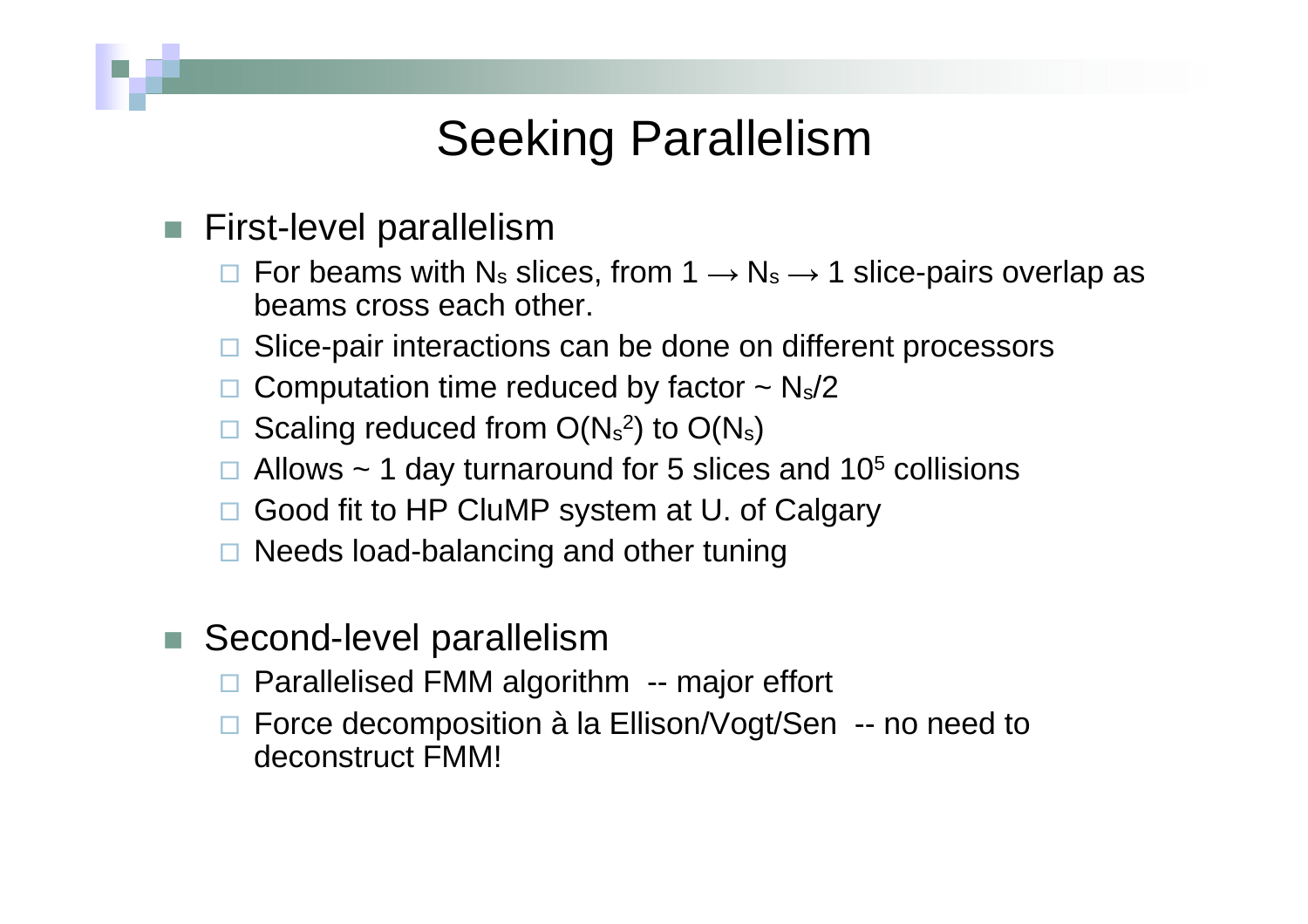## BeamX Data Flow



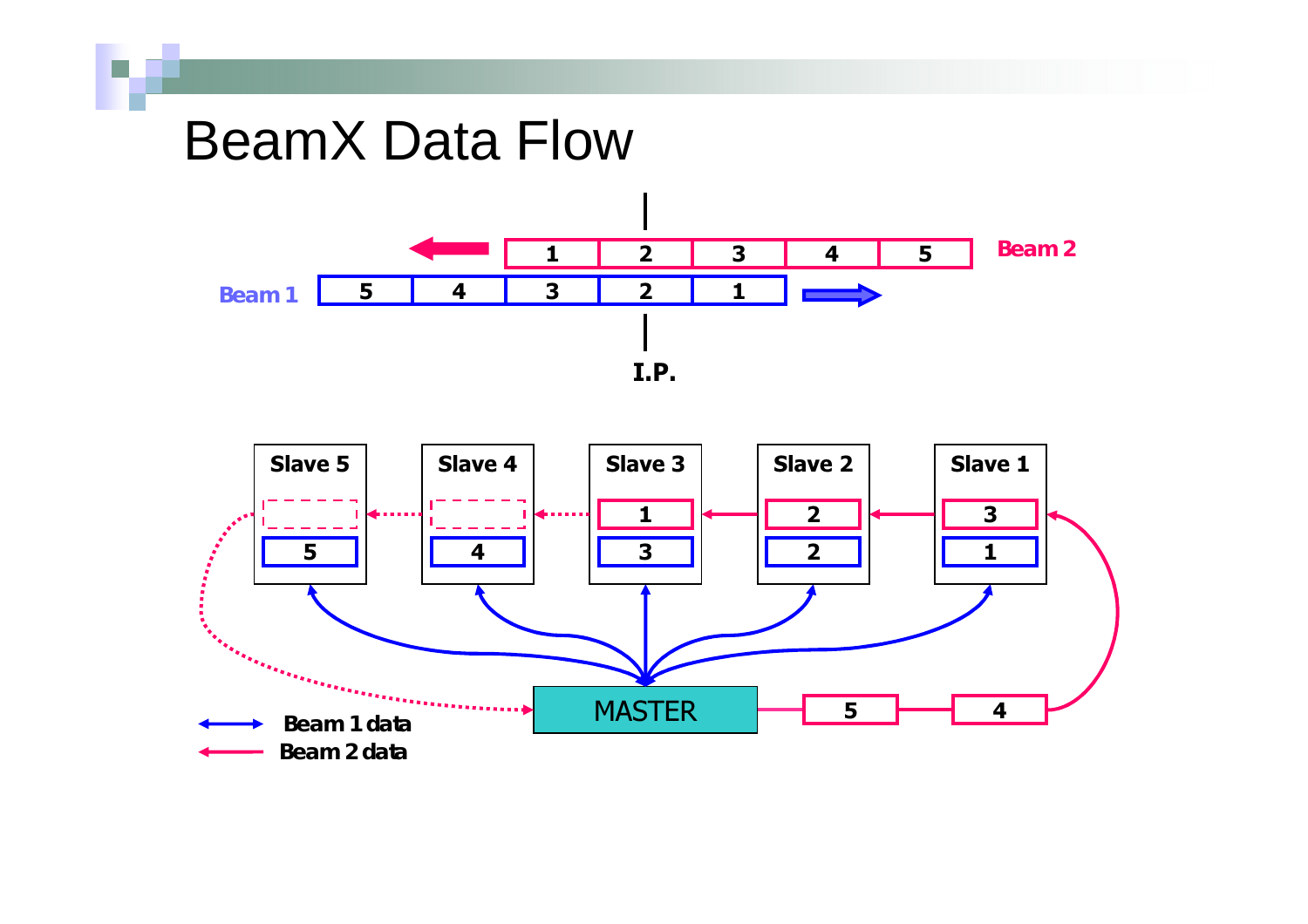## Division of Labour *Division of Labour*



**E K**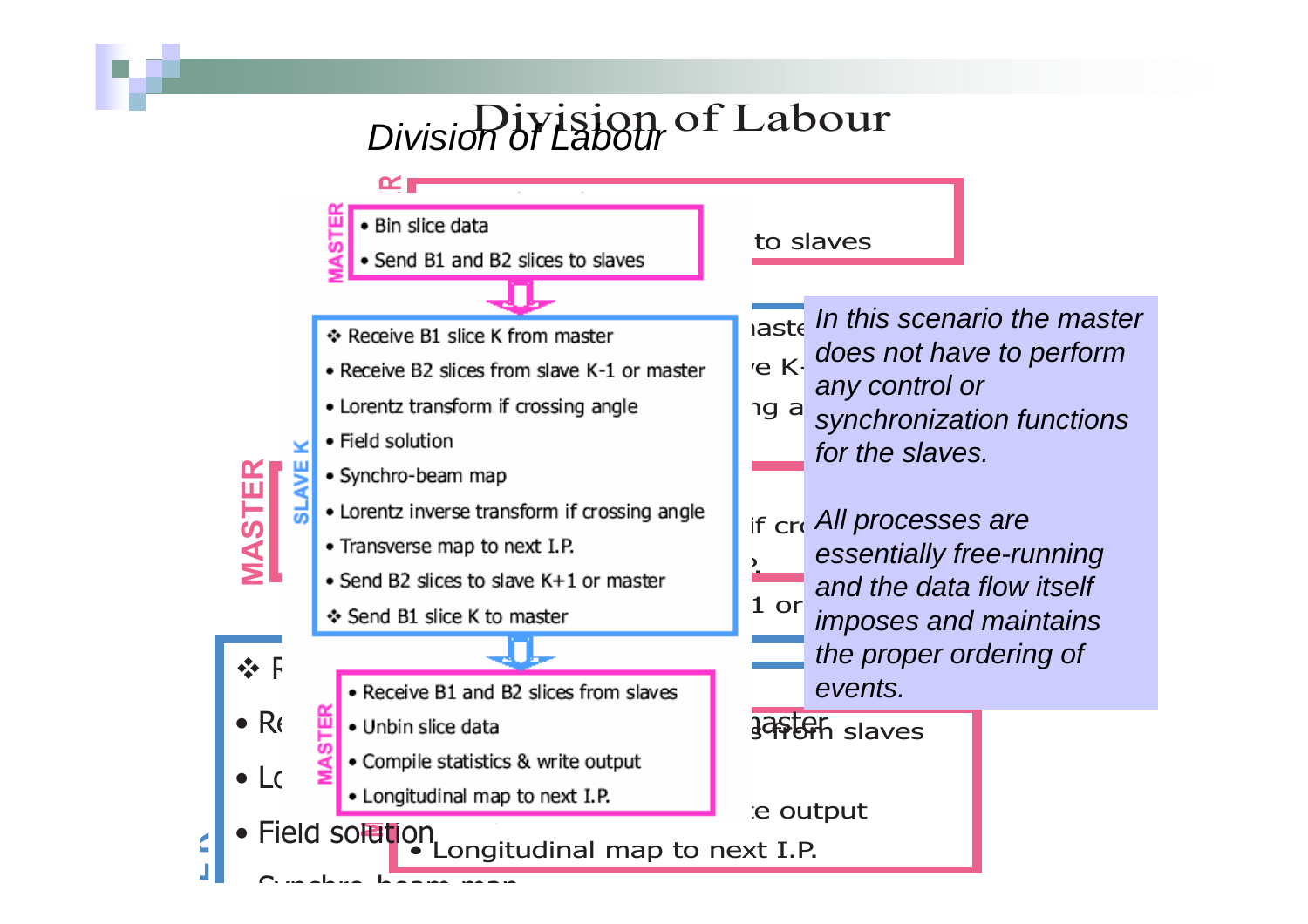#### Performance

Parallel algorithm implemented with MPI on different clusters yields the expected benefit, reducing  $O(N^2)$ scaling to linear scaling with number of slices.

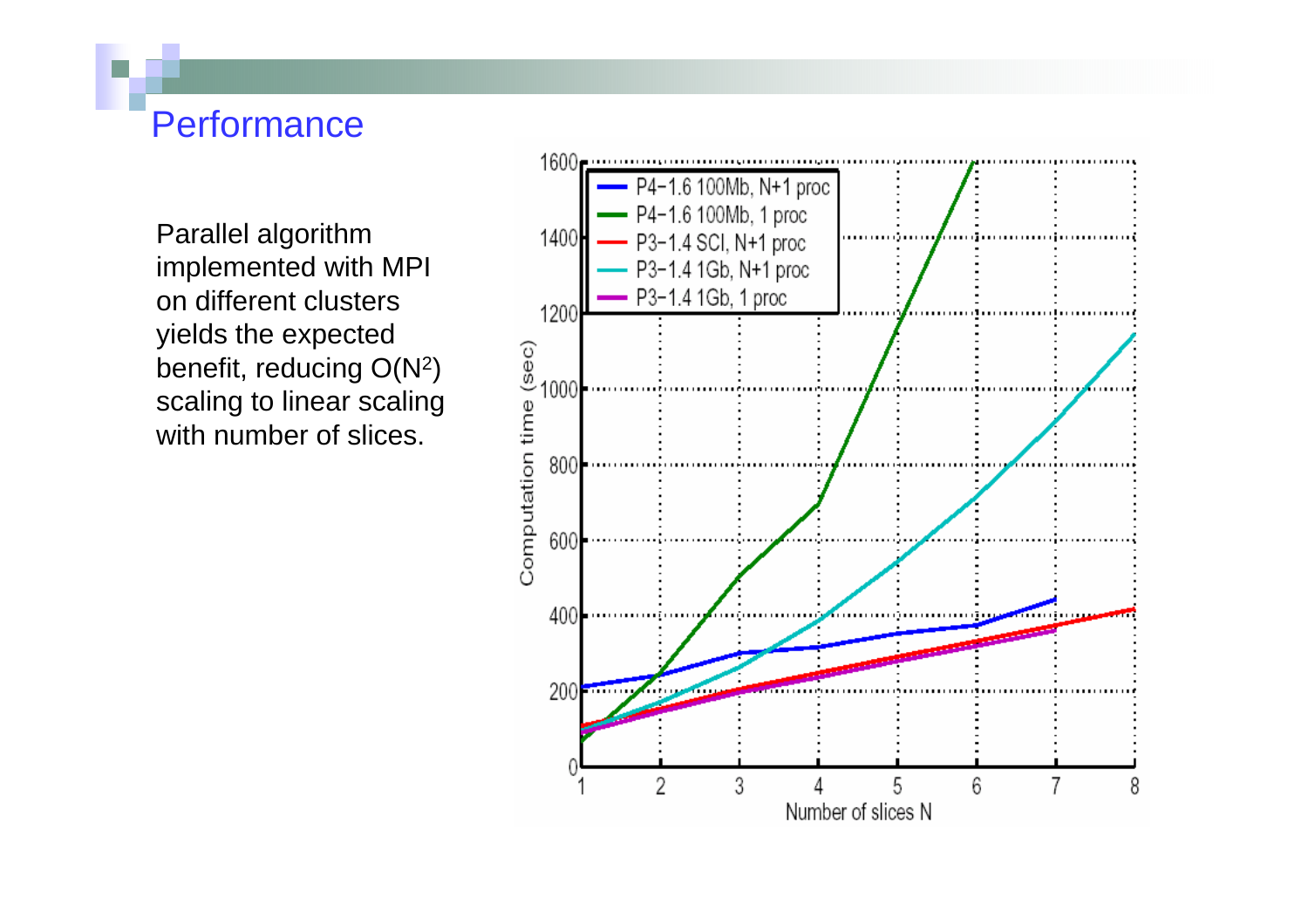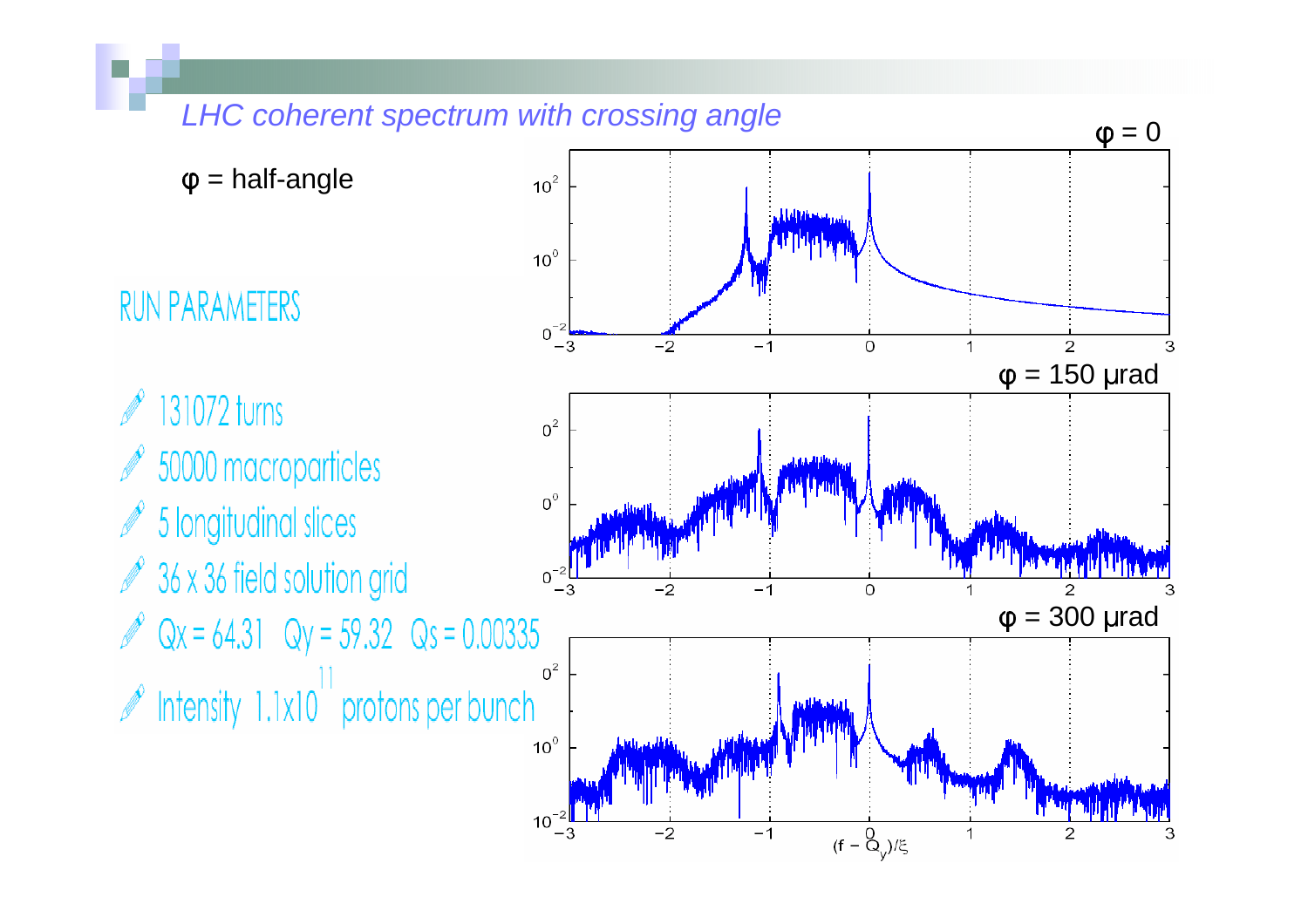### Current scenario

- Original resources dried up: TRIUMF mini-cluster was cannibalized and U. of Alberta cluster too busy (Atlas)
- New resources are available: Westgrid (Ca\$50M)  $\Box$  3 major installations: SGI SM, HP CluMP, IBM blade  $\Box$  $\odot$  Some hope for "livable" turnaround times:  $0.5 - 2$ days. □  $\odot$  Very competitive and large startup penalty  $\Box$ Do profiling and tuning on CluMP (if sustainable)
- - Early results: spectra, phase space, rms emittance look reasonable. Quantitative validation (various) is needed.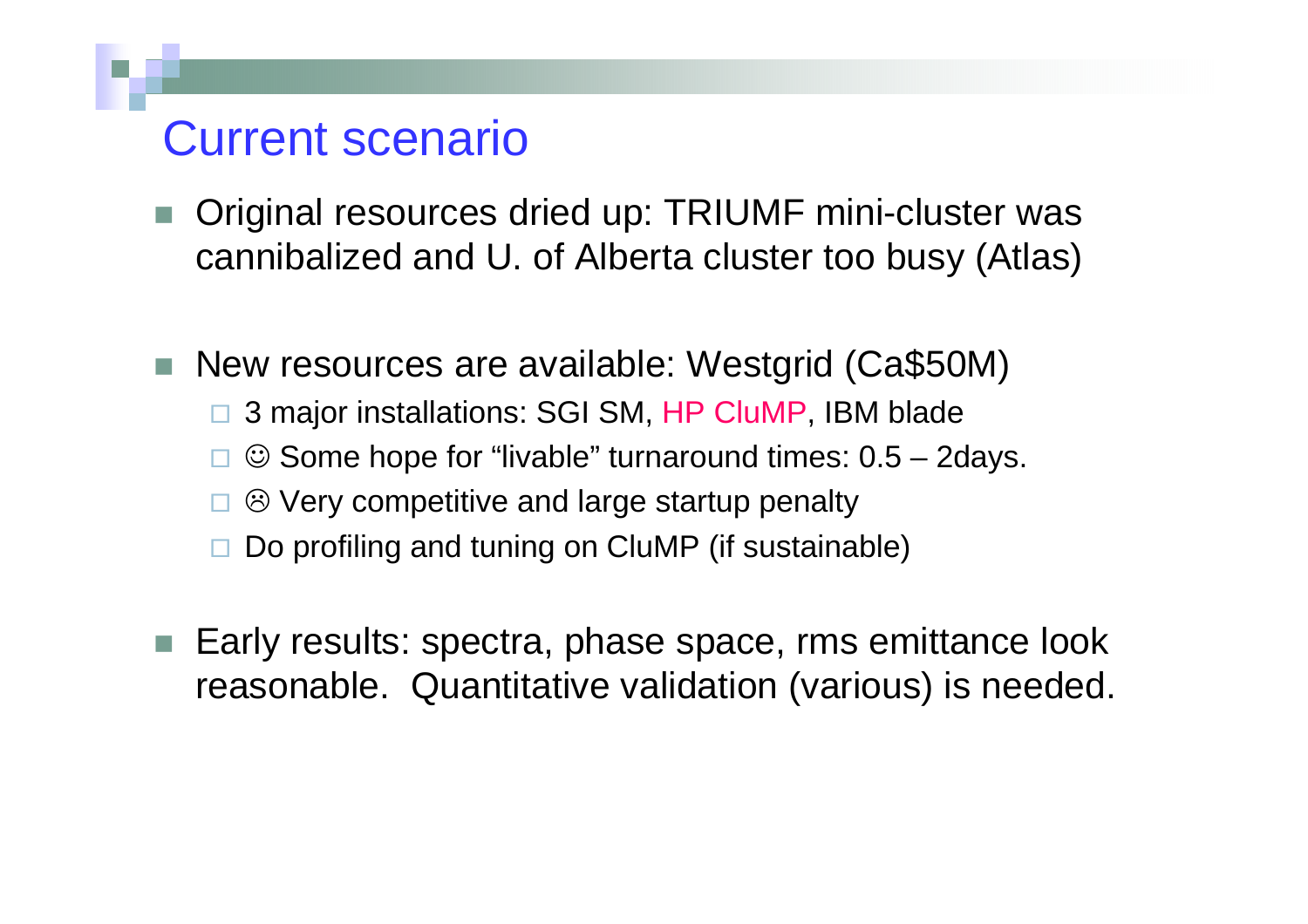### *Activities*

-Testing, validation, debugging (the usual)

#### -Model refinement

- □ Longitudinal field component: small effect but non-trivial to treat. Currently calculated from beam stats assuming Gaussian.
- $\Box$ Chromaticity: can implement as  $\delta$ -parameterized rotation matrix at IP preserving the lattice optics (invariant ellipse)

#### Computational refinement

- □ Parameter sweeps to observe discretization errors and to try to isolate effects (now in progress)
- □ Profiling and load-balancing (once platform is stabilised)
- $\Box$  Parallel FMM via force decomposition (potentially useful for 2D code too)